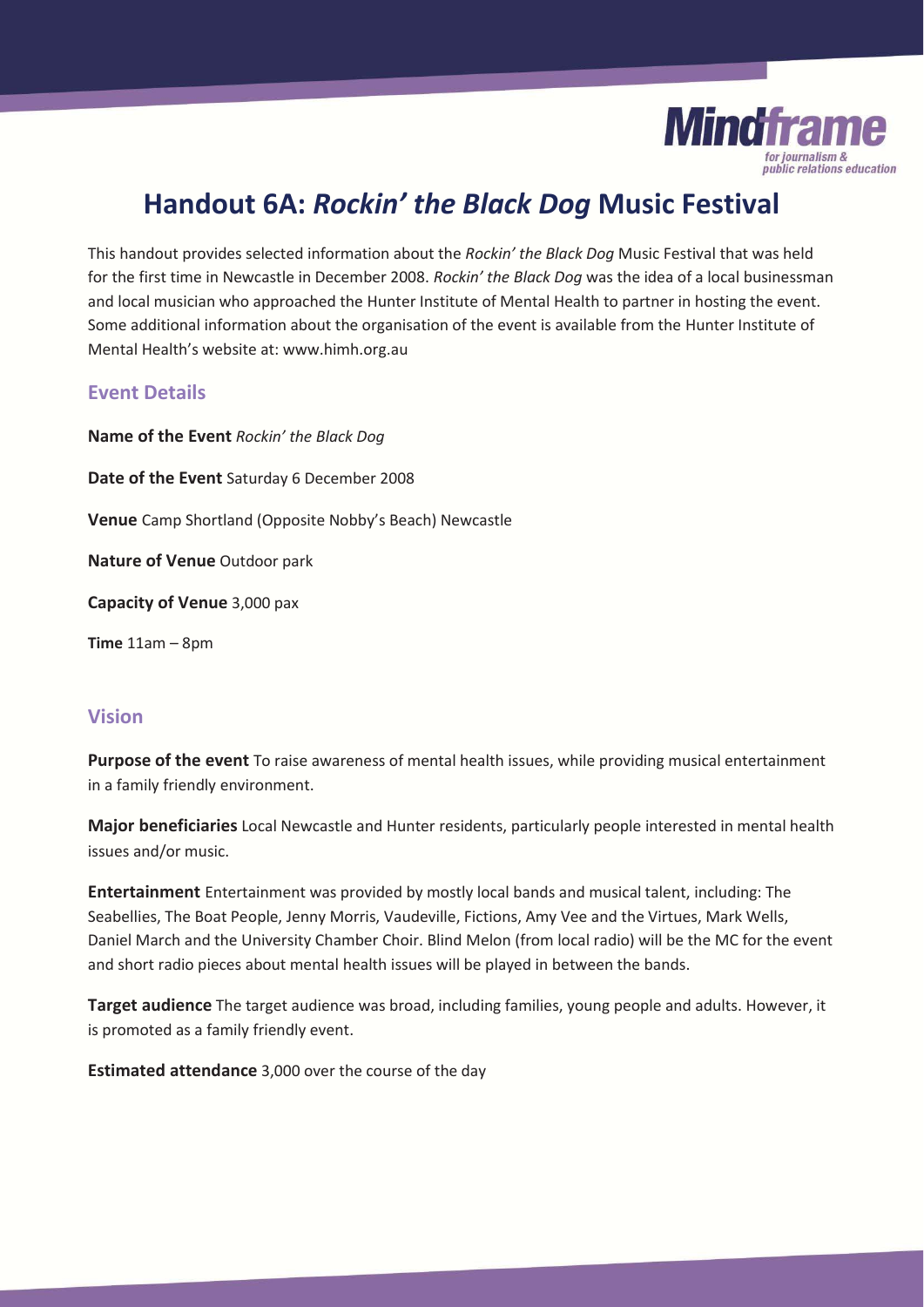# **Consultation Register**

**Local services and groups**  Police Newcastle City Council Ambulance

St John's Ambulance

Security Company

Surf Life Saving

**Local businesses** Businesses in Newcastle Mall and Newcastle Beach were notified by letterbox drop.

**Local residents** 1,000 copies of letters about the event with event poster were delivered to residents in Newcastle East, Newcastle and Stockton.

**Media** NBN Television; Newcastle Herald; Port Stephens Examiner; The Star; The Post; The Maitland Mercury; The Daily Telegraph; Drum Media; 106.9 NXFM; ABC Radio; 105.3 NEW FM.

#### **Mental Health Partners**

Headspace; Lifeline; SANE Australia; Kids Helpline; Black Dog Institute; beyondblue; Suicide Call Back Service; Mensline Australia; National Cannabis Information Centre; Multicultural Mental Health Australia; Plan It Youth; Reach Out; DepressioNet.

# **Volunteers**

**Selection Procedure** Volunteers for the day fell into one of two categories:

A. Staff at the Hunter Institute of Mental Health

B. Friends and family of event organisers

**Volunteer roles** Volunteers were matched to roles based on their skills and experience – specifically their knowledge of mental health, music, management, logistics etc. A full list is available from the organisers.

**Volunteer briefing** All volunteer roles were given a brief job description which was forwarded to all volunteers before the event. There was a volunteer manager who registered and briefed all volunteers on the day. There was a volunteer centre where people can register and sign-off. Each person was provided with details of their specific line manager for the day, based on the hierarchy chart.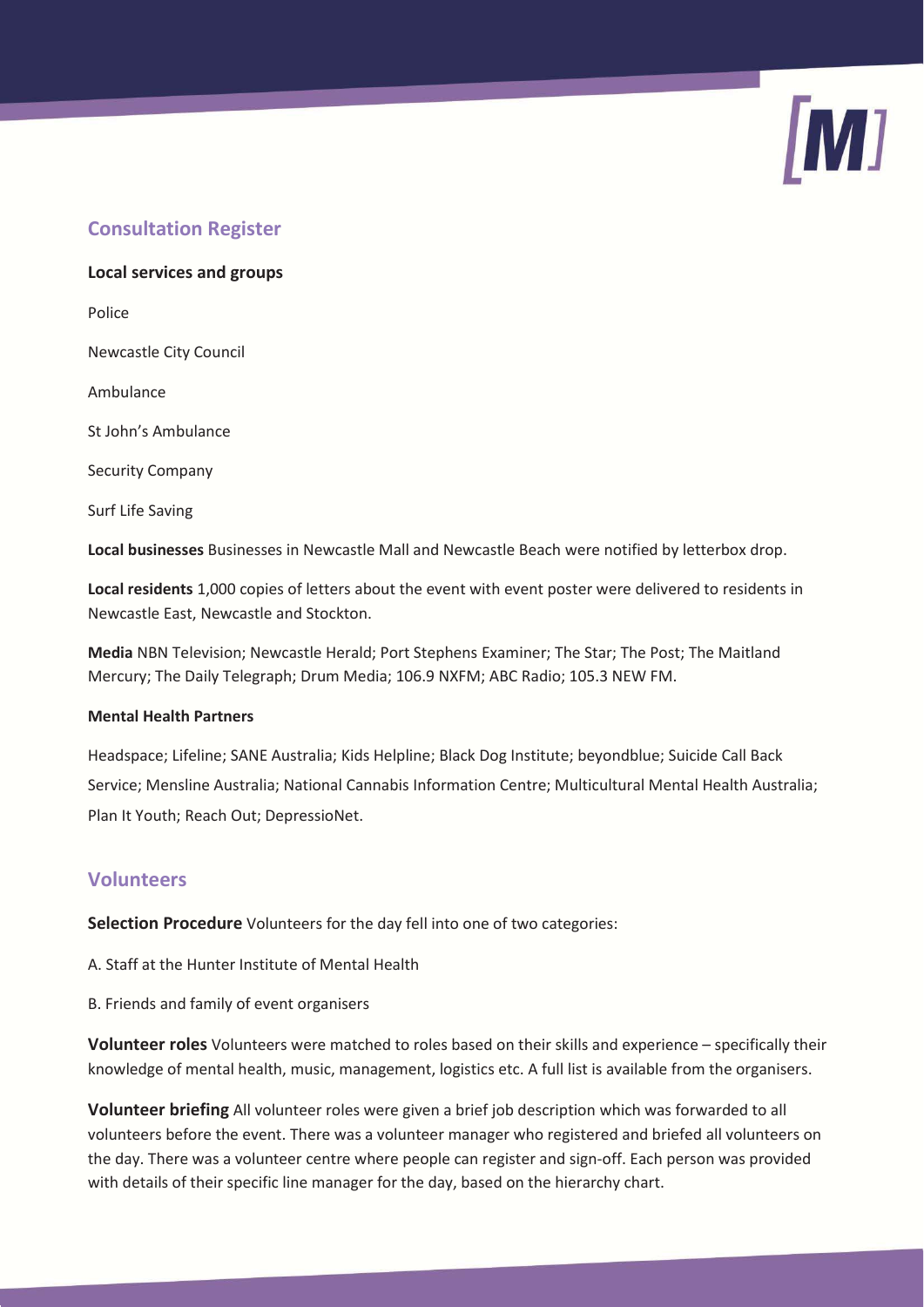

#### **Event Promotion**

**How is the purpose explained** On the event web-page, in media interviews, flyers and letters about the event, the purpose was clearly stated as a family-friendly community music festival to create awareness of mental health issues.

**Promotions** The event was promoted through:

• Media interviews with NBN, Daily Telegraph, Port

Stephens Examiner and 3 radio stations

• ¼ page advertising in the Post, the Port

Stephens Examiner and Drum Media

- CSA provided to local radio and NBN TV for rotation
- A3 and A0 posters displayed with approval in local businesses, the university, schools, health services and sponsor sites.
- Letterbox drops with flyers in selected streets in Newcastle, Hamilton, Waratah, Charlestown and surrounding areas (by convenience)
- The event has a webpage attached to the Hunter Institute of Mental Health's site at

www.himh.org.au and its own Facebook and MySpace Event pages

• Promotion of the event on mental health electronic noticeboards

**Ticketing** This was a Free event without ticketing.

# **Other Information**

**Branding** The name *Rockin' the Black Dog* was developed and graphic design to accompany the event (see below). All information about the event included elements of the footprint logo, for branding purposes.

**Sponsorship** One of the organisers of the event had a personal connection to the Mining Industry. As such, a number of mining companies in the Hunter were approached for sponsorship. There were a total of 8 sponsors who contributed \$8,000 each. The sponsors were recognised on the stage banner, by name on the t-shirts, on the event website and in event correspondence.

**Activities at the festival** The event included a number of activities throughout the day:

- A local radio host as the MC for the day;
- Eight musical acts played;
- There were audio clips playing mental health messages in the break between bands;